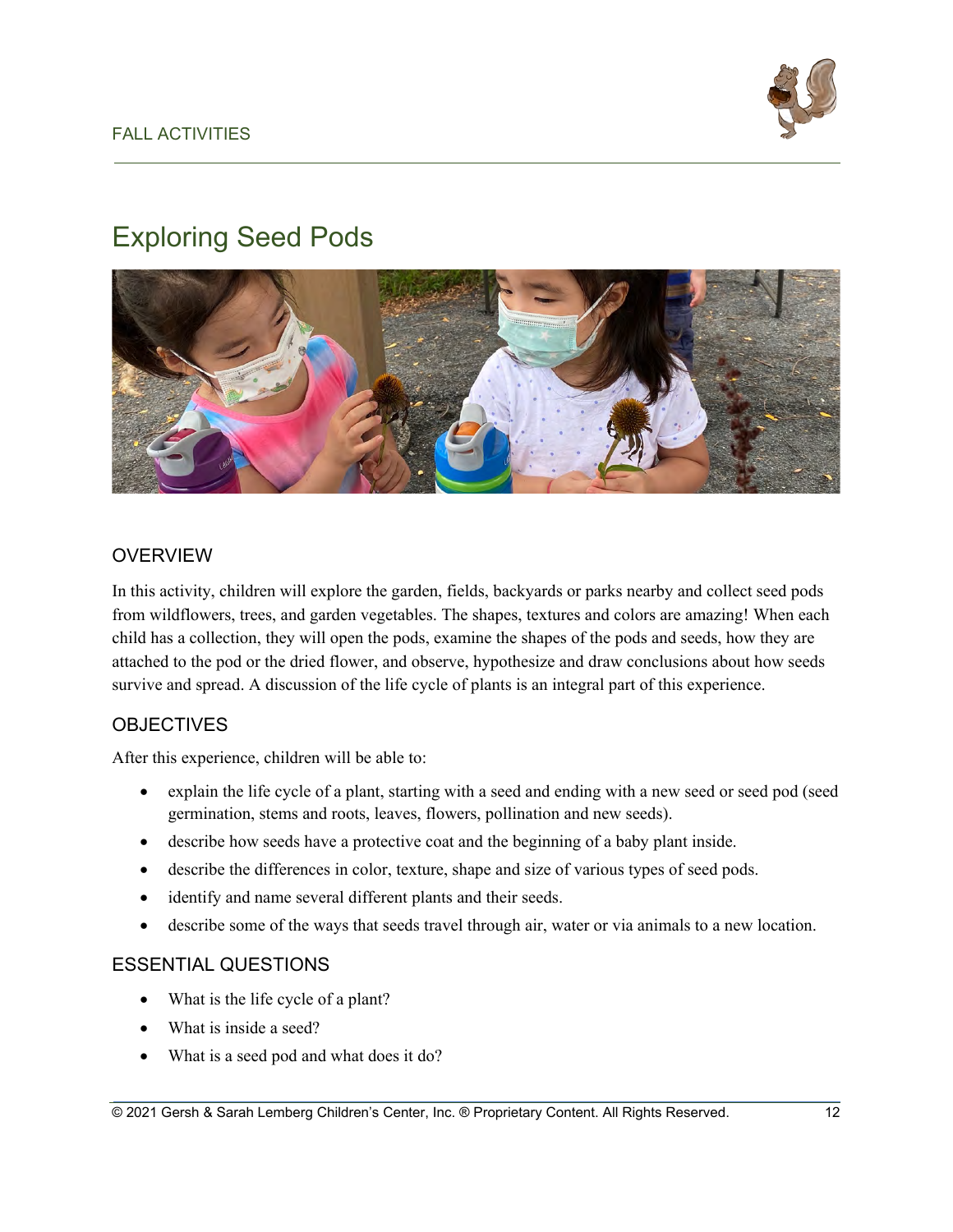# FALL ACTIVITIES



• How does each seed protect itself and find a way to travel to a new location where it can safely grow?

#### **BACKGROUND**

When the growing season is coming to an end, flowers, fruits and vegetables make their seeds. To help seeds survive the winter and find the right place to grow, some seeds make pods that hold many seeds. The pods or their contents often provide a specific method for dispersal to help the seeds spread themselves.

Seed pods are a protective coating that shelters the seed from weather and predators. Some seed pods have a nutrient layer that helps seeds develop. Some familiar seed pods are peas, beans, and peppers. Common trees with abundant seed pods are pine (pinecone), maple and oak. Some familiar flowers with interesting pods are milkweed, poppy, and columbine. Tomatoes and green peppers are edible seed pods.

The main methods of seed dispersal are wind, gravity, water, sticking to animals, birds and other animals who eat them, and by exploding out of the fruit. Each type of seed has specific methods to help itself spread and survive. For example, milkweed and dandelion seeds have long, silky parachutes that help them fly in the wind; apple and coconut seeds are waterproof and float. Squirrels bury acorns over a wide area, and don't always find them later to eat. Echinacea flowers and burrs have tiny hooks on their seeds that attach to animal fur. Animals eat small seeds and excrete them in a new location.

Refer to the *Exploring Seeds* activity for more detail on the anatomy of a seed. The most important thing for children to know is that inside every seed is the beginning of a new plant and this plant will be the same type of plant that the seed came from. If you open a large seed, such as a mango or avocado, the part of the seed that provides nourishment for the sprout, and the beginning of a new root and stem are visible. Seeds have a protective coat, a cotyledon and endosperm which store nutrients, a shoot and a root. There are many online resources for pictures of seed germination.

#### **MATERIALS**

- *Plant Life Cycles* by Julie Lundgren or other book about seeds and plant life cycles
- Plant Life Cycle Poster or screen image
- Collection containers
- Child-size scissors and an adult scissor or garden pruner
- Magnifying glasses (optional)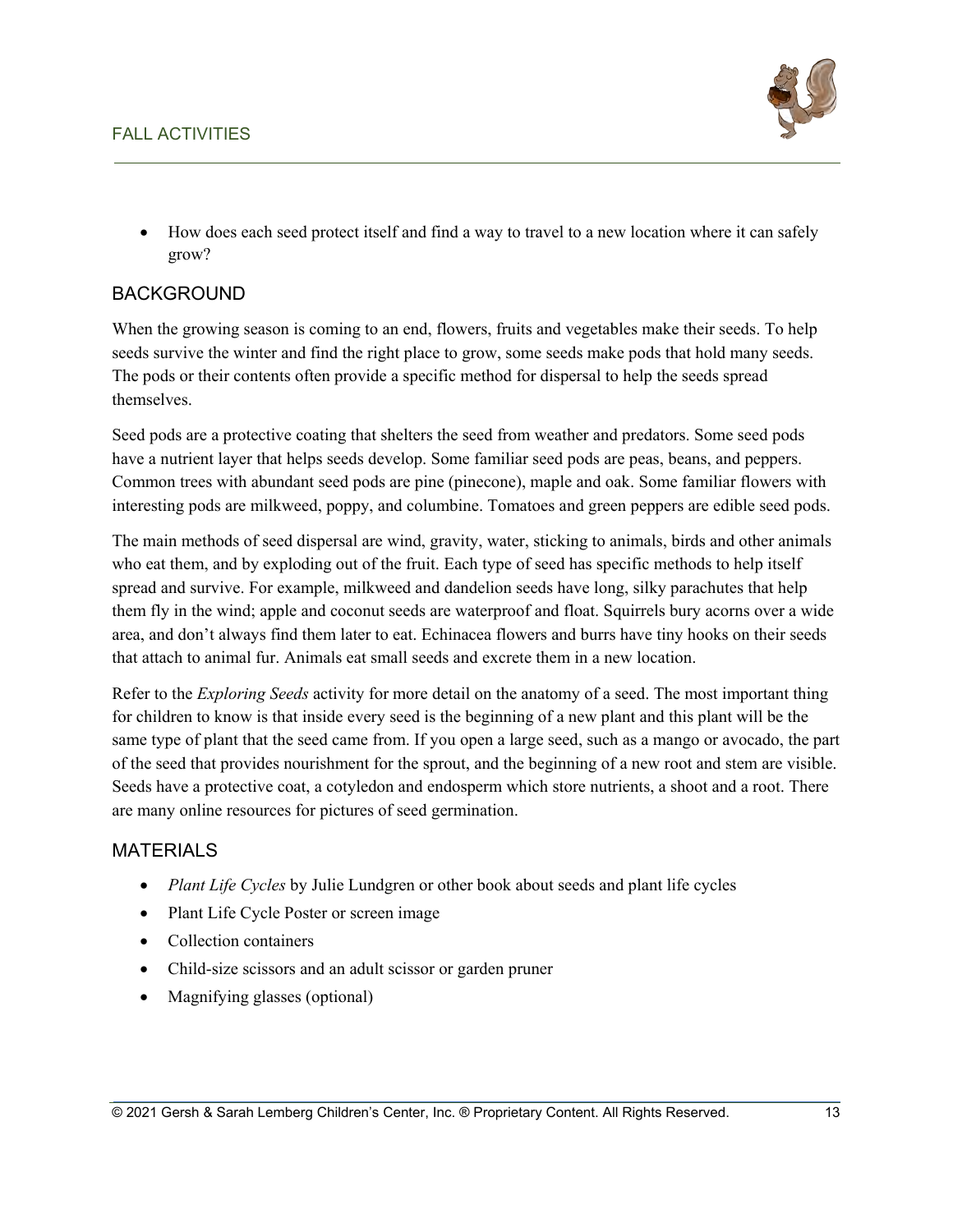

# PREPARATION

Acquire a *Plant Life Cycle Poster* or screen image (see *Resources* below). Alternately, have the children help make a life cycle drawing and engage them in the discussion of plant life cycles on another day prior to the seed pod exploration.

Check the outdoor area around your location so you are familiar with where the most interesting seedpods are located. If you have a wildflower meadow or pollinator garden, there will be many shapes to choose from.

Have collection containers and magnifying glasses ready.

# PROCEDURE: FACILITATOR'S ROLE

- Before hunting for seed pods, read a book about plant life cycles, look at a diagram of plant life cycles, and lead a discussion focused on how plants make seeds to create new baby plants for the next season. Explain that children will be collecting seeds and seed pods from flowers, trees and vegetables in the area.
- Hand out collection containers and bring children to areas that have an interesting selection of seed pods.
- Help children detach the seed pods from their stems. This may take a scissors or a small garden pruner.
- Ensure that each child gets a variety of seed pods.
- Gather the children at a table or workspace. Supervise or help as they open the seed pods. Some are brittle and tough. Others may crumble. Echinacea seeds are all stuck to an inner core, like a pincushion, and can be plucked off to reveal the center of the flower within.
- Lead discussion about what children see and help them identify the varieties of seeds they found. Children enjoy learning new names of plants and saying them aloud, i.e. "echinacea," "campanula" and "columbine" are all fun words to say.
- Ask what might be the way that those particular seeds protect themselves and travel to a new place. Discuss the ways that seeds find new homes.

# PROCEDURE: CHILD'S ROLE

- Listen to the book about plant life cycles. Ask questions and make comments.
- Hunt for interesting seed pods. If possible, cut them off the stems, being careful not to uproot the plant. (Ask an adult for help if needed).
- Open the seed pods, pick out the insides, and study them with a magnifying glass.